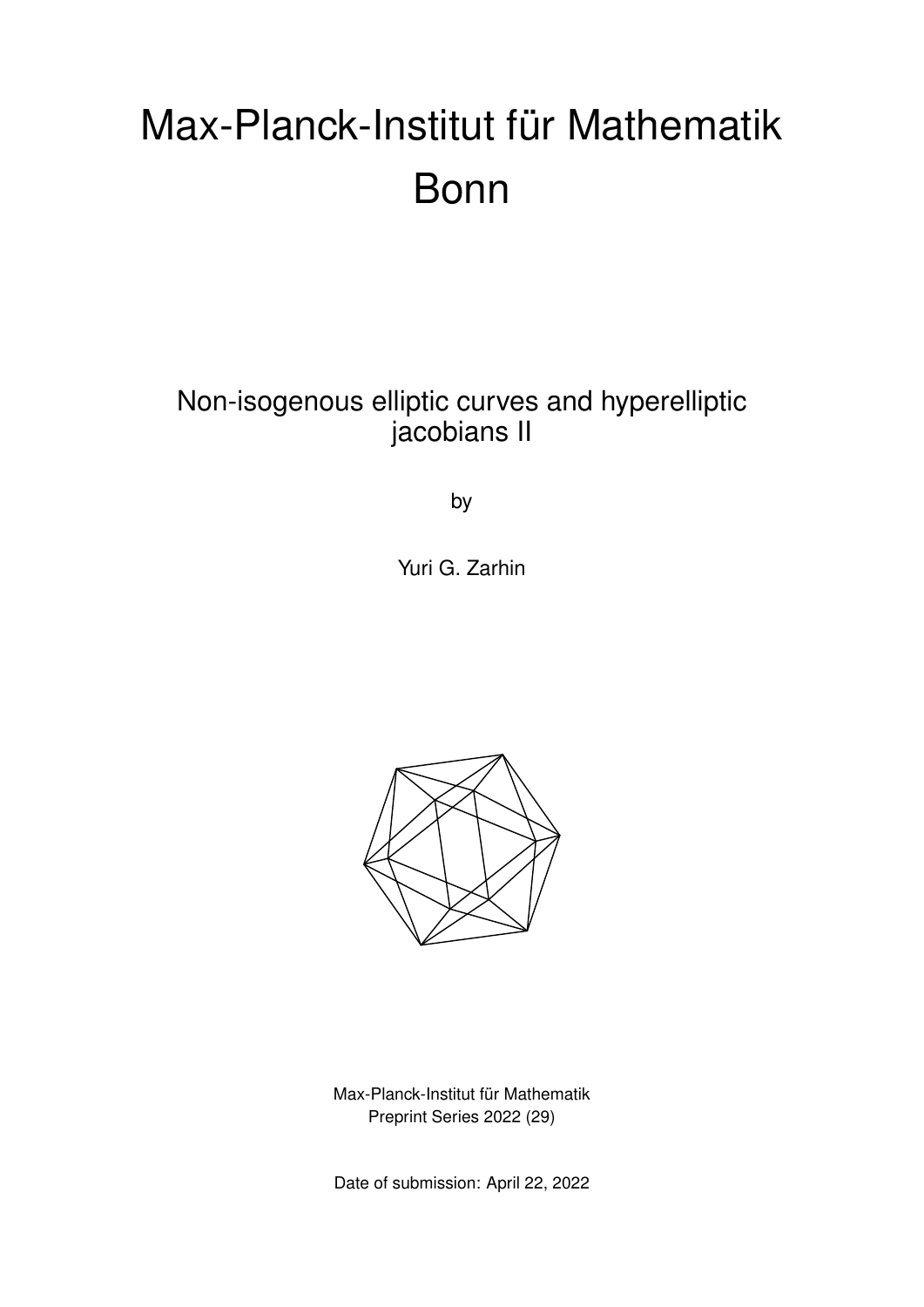## Non-isogenous elliptic curves and hyperelliptic jacobians II

by

Yuri G. Zarhin

Max-Planck-Institut für Mathematik Vivatsgasse 7 53111 Bonn Germany

Department of Mathematics Pennsylvania State University University Park, PA 16802 USA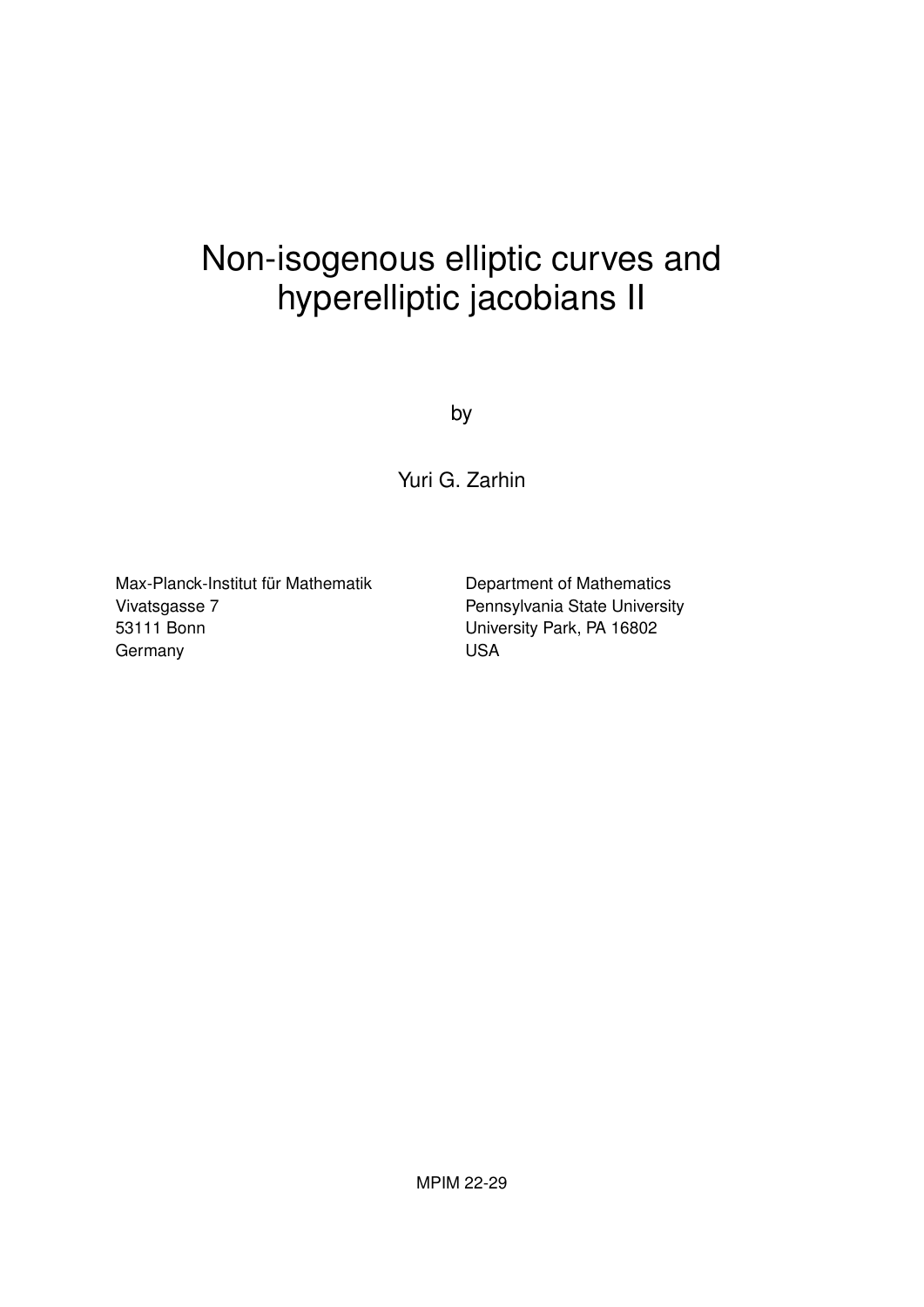#### NON-ISOGENOUS ELLIPTIC CURVES AND HYPERELLIPTIC JACOBIANS II

#### YURI G. ZARHIN

To Yuri Ivanovich Manin on the occasion of his 85th birthday

ABSTRACT. Let K be a field of characteristic different from 2,  $\bar{K}$ its algebraic closure. Let  $n \geq 3$  be an odd integer. Let  $f(x)$  and  $h(x)$  be degree n polynomials with coefficients in K and without repeated roots. Let us consider genus  $(n-1)/2$  hyperelliptic curves  $C_f: y^2 = f(x)$  and  $C_h: y^2 = h(x)$ , and their jacobians  $J(C_f)$  and  $J(C_h)$ , which are  $(n-1)/2$ -dimensional abelian varieties defined over K.

Suppose that one of the polynomials is irreducible and the other splits completely over K. We prove that if  $J(C_f)$  and  $J(C_h)$  are isogenous over  $\overline{K}$  then there is an (odd) prime  $\ell$  dividing n such that the endomorphism algebras of both  $J(C_f)$  and  $J(C_h)$  contain a subfield that is isomorphic to the field of  $\ell$ th roots of 1.

#### 1. Definitions, notations, statements

This paper is a follow up of [15] and we use its notation. (See also [13, 14].) In particular, if  $f(x) \in K[x]$  is a polynomial of odd degree  $n = 2q + 1$  without repeated roots and with coefficients in a field K. and with char(K)  $\neq$  2, then we write  $C_f$  for the smooth projective model of the plane curve  $y^2 = f(x)$  and  $J(C_f)$  for its jacobian, which is a g-dimensional abelian variety over  $K$ . We fix an algebraic closure K of K and write Gal(K) = Aut(K/K) for the group of its K-linear automorpisms. We write  $\mathfrak{R}_f \subset K$  for the *n*-element set of roots of  $f(x)$ ,  $K(\mathfrak{R}_f)$  for the splitting field of  $f(x)$  and Gal( $f/K$ ) for the Galois group

 $Gal(K(\mathfrak{R}_f)/K) = Aut(K(\mathfrak{R}_f)/K)$ 

<sup>2010</sup> Mathematics Subject Classification. 14H40, 14K05, 11G30, 11G10.

Key words and phrases. hyperelliptic curves, jacobians, isogenies of abelian varieties.

The author was partially supported by Simons Foundation Collaboration grant # 585711. This work was done during his stay in 2022 at the Max-Planck Institut für Mathematik (Bonn, Germany), whose hospitality and support are gratefully acknowledged.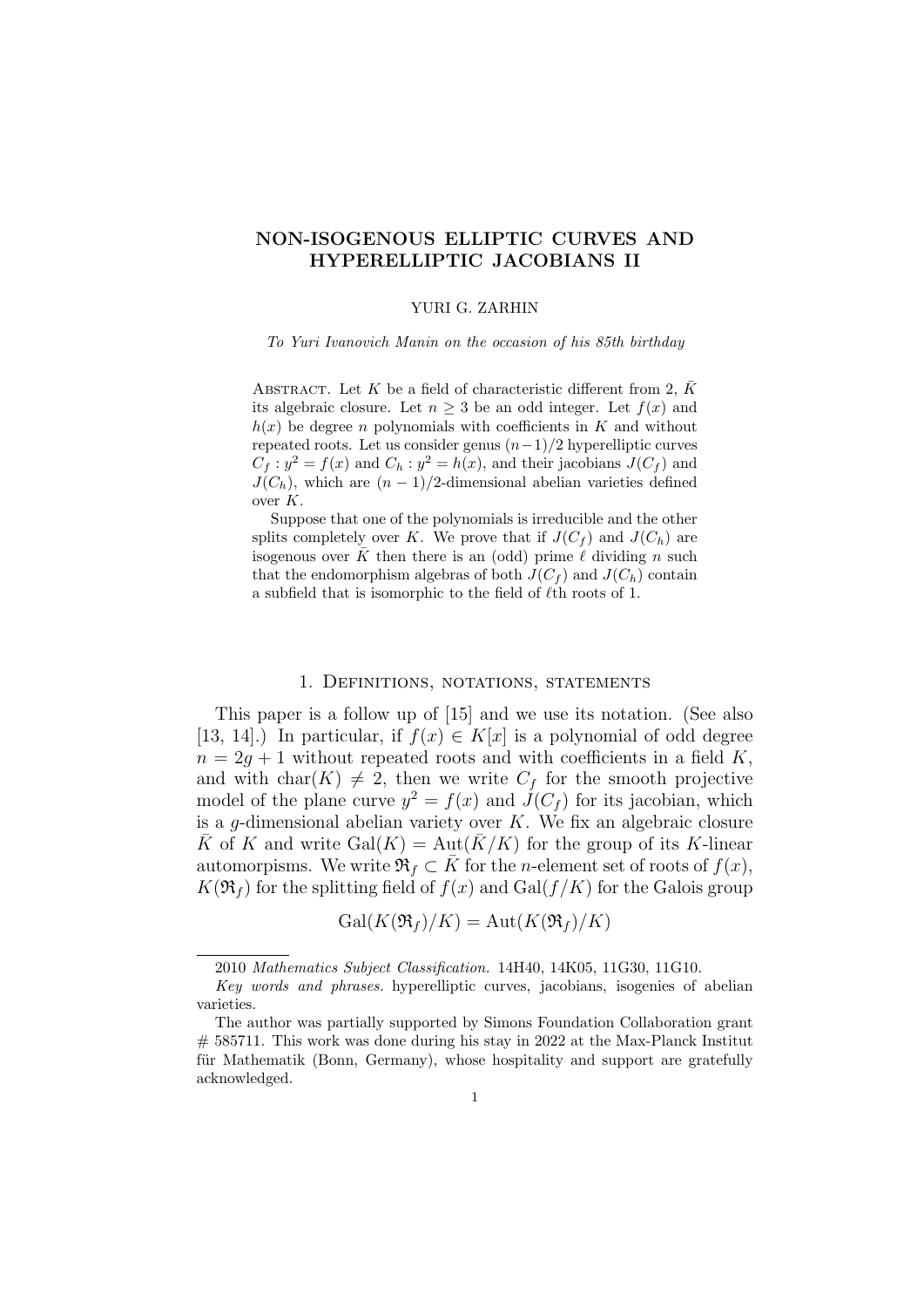of  $f(x)$ . As usual, one may view Gal $(f/K)$  as the certain permutation subgroup of the group  $\text{Perm}(\mathfrak{R}_f)$  of all permutations of  $\mathfrak{R}_f$ .

Throughout this paper,  $n > 3$  is an odd integer,  $f(x)$  and  $h(x)$  are degree  $n$  polynomials with coefficients in  $K$  and without repeated roots,

$$
C_f : y^2 = f(x), \ C_h : y^2 = h(x)
$$

are the corresponding genus  $(n - 1)/2$  hyperelliptic curves over K, whose jacobians we denote by  $J(C_f)$  and  $J(C_h)$ , respectively. These jacobians are  $(n-1)/2$ -dimensional abelian varieties defined over K.

The main result of this paper is the following assertion.

**Theorem 1.1.** Suppose that  $n \geq 3$  is an odd prime. Let K be a field of characteristic different from 2. Let  $f(x)$ ,  $h(x) \in K[x]$  be degree n polynomials without repeated roots. Suppose that one of the polynomials is irreducible and the other is reducible.

If the corresponding hyperelliptic jacobians  $J(C_f)$  and  $J(C_h)$  are isogenous over  $\bar{K}$  then they both are abelian varieties of CM type over K with multiplication by the nth cyclotomic field  $\mathbb{Q}(\zeta_n)$ .

Remark 1.2. Theorem 1.1 was proven in [15] under an additional assumption that 2 is a primitive root modulo  $n$ .

The next assertion may be viewed as a a partial generalization of Theorem 1.1 to the case of arbitrary odd n.

**Theorem 1.3.** Suppose that  $n \geq 3$  is an odd integer. Let K be a field of characteristic different from 2. Let  $f(x)$ ,  $h(x) \in K[x]$  be degree n polynomials without repeated roots. Suppose that  $f(x)$  is irreducible over K.

Assume additionally that the order of the Galois group  $Gal(h/K)$  of  $h(x)$  is prime to n. (E.g., each irreducible factor of  $h(x)$  over K has degree 1 or 2.)

If the corresponding hyperelliptic jacobians  $J(C_f)$  and  $J(C_h)$  are isogenous over  $\bar{K}$  then there is a prime divisor  $\ell$  of n such that both endomorphism algebras  $\text{End}^0(J(C_f))$  and  $\text{End}^0(J(C_h))$  contain an invertible element of multiplicative order  $\ell$ .

Remark 1.4. Assume that the conditions of Theorem 1.3 hold. Then  $h(x)$  is reducible over K. Indeed, if  $h(x)$  is irreducible then  $Gal(h/K)$ acts transitively on the *n*-element set  $\mathcal{R}_h$  of roots of  $h(x)$ . Therefore its order  $\#(\text{Gal}(h/K))$  is divisible by n, which gives us a desired contradiction.

The paper is organized as follows. In Section 2 we remind basic facts about Galois properties of points of order 2 and 4 on abelian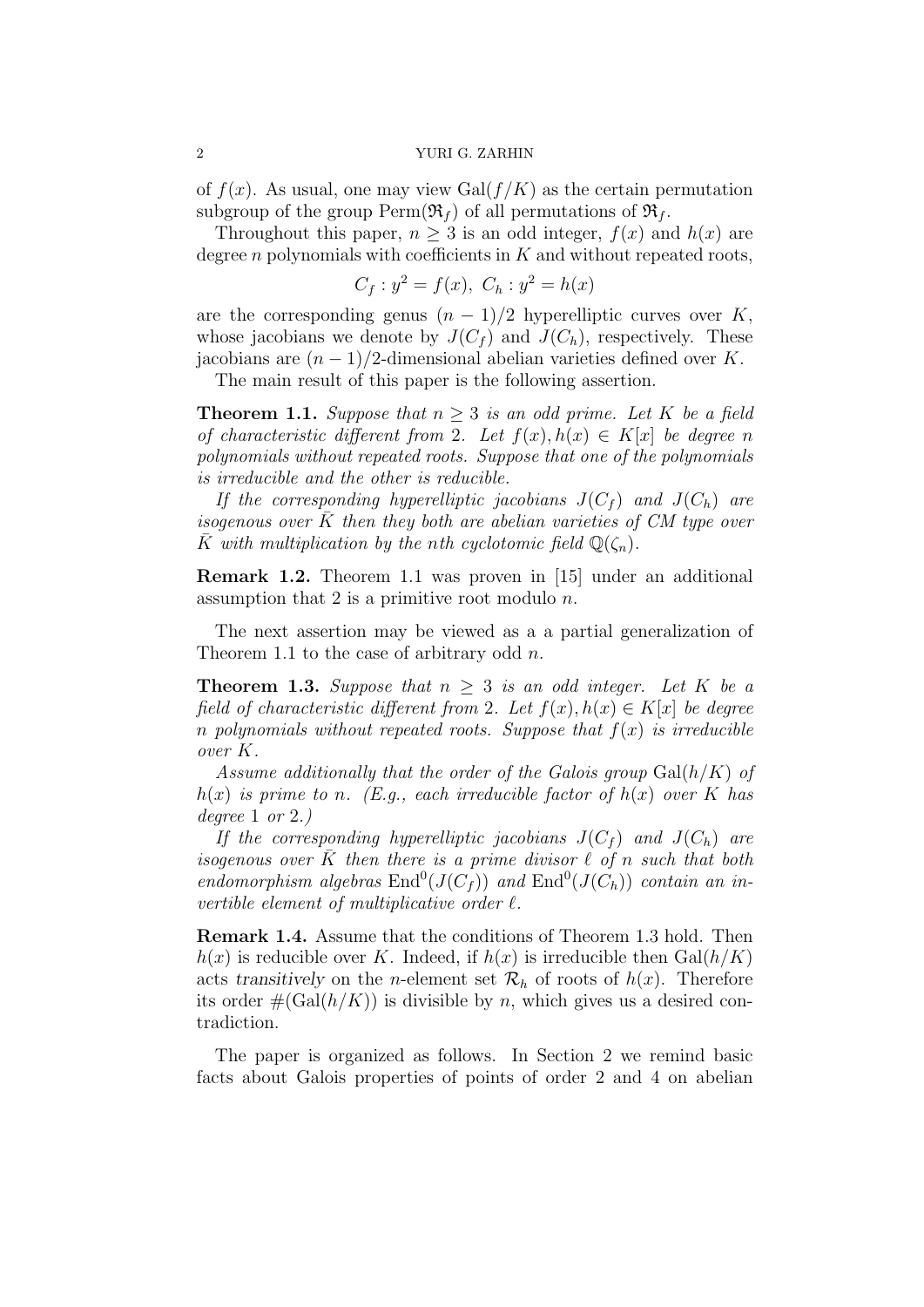varieties and hyperelliptic jacobians. We also state Theorem 2.2 that is a stronger (but a more technical) variant of Theorem 1.3. Section 3 contains the proof of Theorem 2.2. (Notice that Lemma 3.3 plays a crucial role in the proof and may be of certain independent interest.) We prove Theorem 1.1 in Section 4.

#### 2. Points of order 2 and 4 on hyperelliptic jacobians

Let  $K_s \subset \overline{K}$  be the separable algebraic closure of K. Let X be a positive-dimensional abelian variety over  $K$ . If  $d$  is a positive integer then we write  $X[d]$  for the kernel of multiplication by d in  $X(K)$ . Recall  $(7, Sect. 6], [4, Sect. 8, Remark 8.4])$  that if d is not divisible by char(K) then is a  $Gal(K)$ -submodule of  $X(K_s)$ ; in addition,  $X[d]$ is isomorphic as a commutative group to  $(\mathbb{Z}/d\mathbb{Z})^{2dim(X)}$ .

Let  $K(X[d])$  be the field of definition of all torsion points of order dividing d on X. It is well known [4, Remark 8.4]) that  $K(X[d])$  lies in  $K_s$  and is a finite Galois extension of K. Let us put

$$
\tilde{G}_{d,X} := \text{Gal}(K(X[d])/K).
$$

One may view  $\tilde{G}_{d,X}$  as the certain subgroup of  $\text{Aut}_{\mathbb{Z}/d\mathbb{Z}}(X[d])$  and  $X[d]$ as the faithful  $\tilde{G}_{d,X}$ -module. In addition, the structure of the  $Gal(K)$ module on  $X[d]$  is induced by the canonical (continuous) surjective group homomorphism

$$
\tilde{\rho}_{d,X}: \mathrm{Gal}(K) \twoheadrightarrow \mathrm{Gal}(K(X[d])/K) = \tilde{G}_{d,X}.
$$

For example, if  $d = 2 \neq \text{char}(K)$  then  $X[2]$  is a  $2\text{dim}(X)$ -dimensional vector space over the 2-element prime field  $\mathbb{F}_2 = \mathbb{Z}/2\mathbb{Z}$  and the inclusion  $\tilde{G}_{2,X}\subset \text{Aut}_{\mathbb{F}_2}(X[2])$  defines a *faithful* linear representation of the group  $\tilde{G}_{2,X}$  in the vector space  $X[2]$  over  $\mathbb{F}_2$ .

**Remark 2.1.** (i) Let  $K(X[4])$  be the field of definition of all points of order dividing 4 on X. It is well known that  $K(X[4])/K$  is a finite Galois field extension,

$$
K \subset K(X[2]) \subset K(X[4]) \subset K_s
$$

and the Galois group  $Gal(K(X[4])/K(X[2]))$  is a finite commutative group of exponent 2 or 1 (e.g., see [15, Remark 2.2(i)]).

(ii) Let  $d \geq 3$  be an integer that is not divisible by char(K). By a result of A. Silverberg, [11, Th. 2.4] all the endomorphisms of X are defined over  $K(X[d])$ . (See [2, 9, 1] for further results concerning the field of definition of all endomorphisms of an abelian variety.)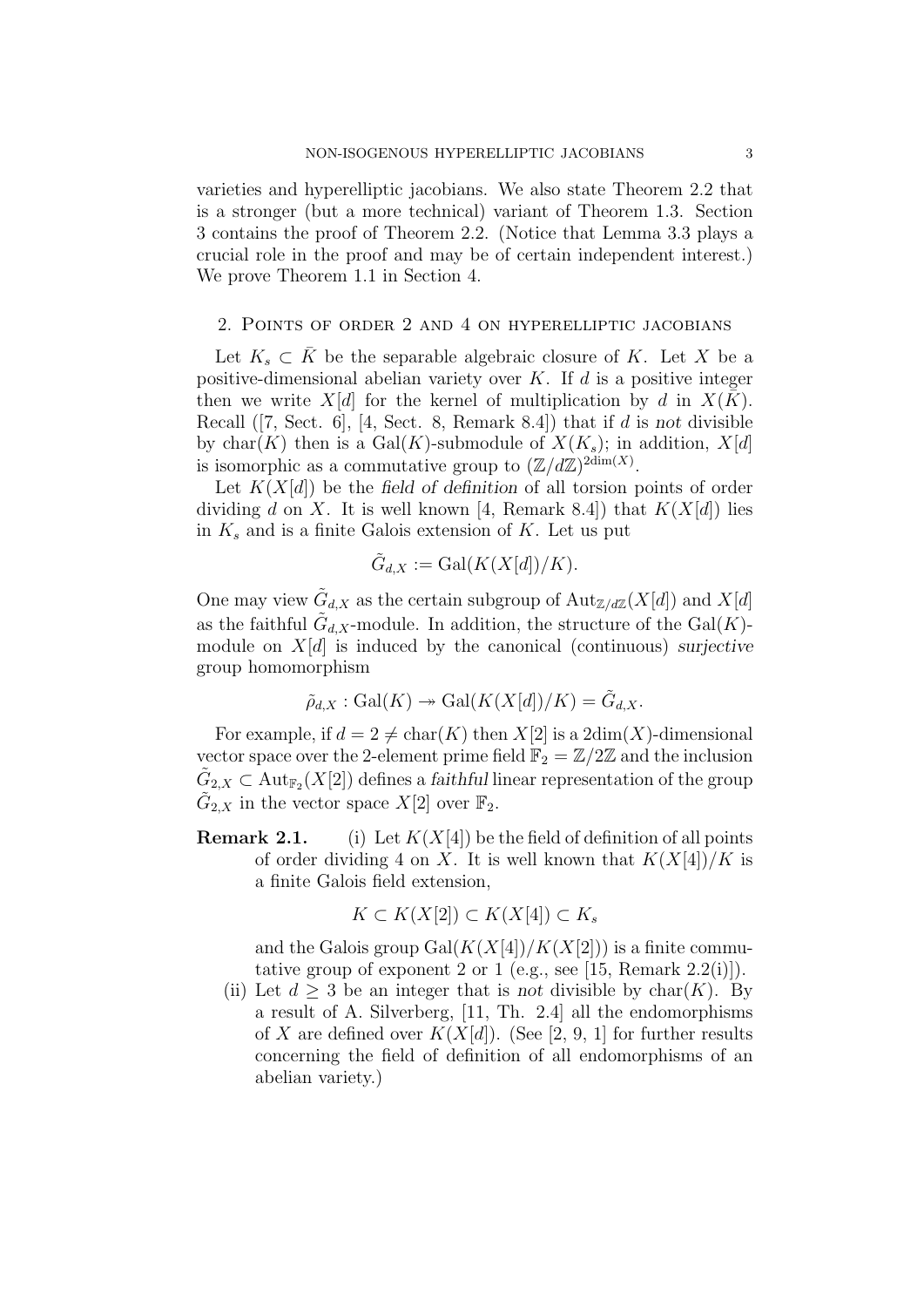The following assertion contains Theorem 1.3 as a special case (when  $Y=J(C_h)$ .

**Theorem 2.2.** Let K a field with characteristic  $\neq 2$ . Let q be a positive unteger,  $n := 2q+1$ , and  $f(x) \in K[x]$  a degree n irreducible polynomial without repeated roots. Let us put  $X = J(C_f)$ .

Let Y be a g-dimensional abelian variety over  $K$  such that the order of  $\tilde{G}_{2,Y}$  is prime to n. (E.g.,  $K(Y[2]) = K$ .)

Suppose that X and Y are isogenous over  $\bar{K}$ .

Then there is an odd prime  $\ell$  dividing n such that both endomorphism algebras  $\text{End}^0(X)$  and  $\text{End}^0(Y)$  contan an invertible element of multiplicative order  $\ell$ .

In addition, if  $n = 2g + 1$  is a prime then both X and Y are abelian varieties of CM type over  $\overline{K}$  with multiplication by the nth cyclotomic field  $\mathbb{Q}(\zeta_n)$ .

We will prove Theorem 2.2 in Section 3. Our proof is based on the Galois properties of points of order 2 on hyperelliptic jacobians that will be discussed in the next subsection.

2.1. Galois properties. In this subsection we recall a well known explicit description of the Galois module  $J(C_f)[2]$  [5, 12] for arbitrary separable  $f(x)$  and odd n. Let us start with the n-dimensional  $\mathbb{F}_2$ vector space

$$
\mathbb{F}_2^{\mathfrak{R}_f} = \{\phi: \mathfrak{R}_f \rightarrow \mathbb{F}_2\}
$$

of all  $\mathbb{F}_2$ -valued functions on  $\mathfrak{R}_f$ . The action of Perm $(\mathfrak{R}_f)$  on  $\mathfrak{R}_f$  provides  $\mathbb{F}_2^{\mathfrak{R}_f}$  with the structure of faithful Perm $(\mathfrak{R}_f)$ -module, which splits into a direct sum

$$
\mathbb{F}_2^{\mathfrak{R}_f} = \mathbb{F}_2 \cdot \mathbf{1}_{\mathfrak{R}_f} \oplus Q_{\mathfrak{R}_f} \tag{1}
$$

of the one-dimensional subspace  $\mathbb{F}_2 \cdot \mathbf{1}_{\Re_f}$  of constant functions and the  $(n-1)$ -dimensional heart [3, 6]

$$
Q_{\mathfrak{R}_f} := \{ \phi : \mathfrak{R}_f \to \mathbb{F}_2 \mid \sum_{\alpha \in \mathfrak{R}_f} \phi(\alpha) = 0 \}
$$

(here we use that n is odd). Clearly, the  $\text{Perm}(\mathfrak{R}_f)$ -module is faithful. It remains faithful if we view it as the  $Gal(f/K)$ -module. There is a  $\text{Perm}(\mathfrak{R}_f)$ -invariant  $\mathbb{F}_2$ -bilinear pairing

$$
\Psi: \mathbb{F}_2^{\mathfrak{R}_f} \times \mathbb{F}_2^{\mathfrak{R}_f} \to \mathbb{F}_2, \ \phi, \psi \mapsto \sum_{\alpha \in \mathfrak{R}_f} \phi(\alpha) \psi(\alpha)
$$

and the splitting (1) is an orthogonal (with respect to  $\Psi$ ) direct sum. Clearly, the restriction of  $\Psi$  to  $\mathbb{F}_2 \cdot \mathbf{1}_{\Re_f}$  is nondegenerate and therefore the restriction of  $\Psi$  to  $Q_{\mathfrak{R}_f}$  is nondegenerate as well. This implies that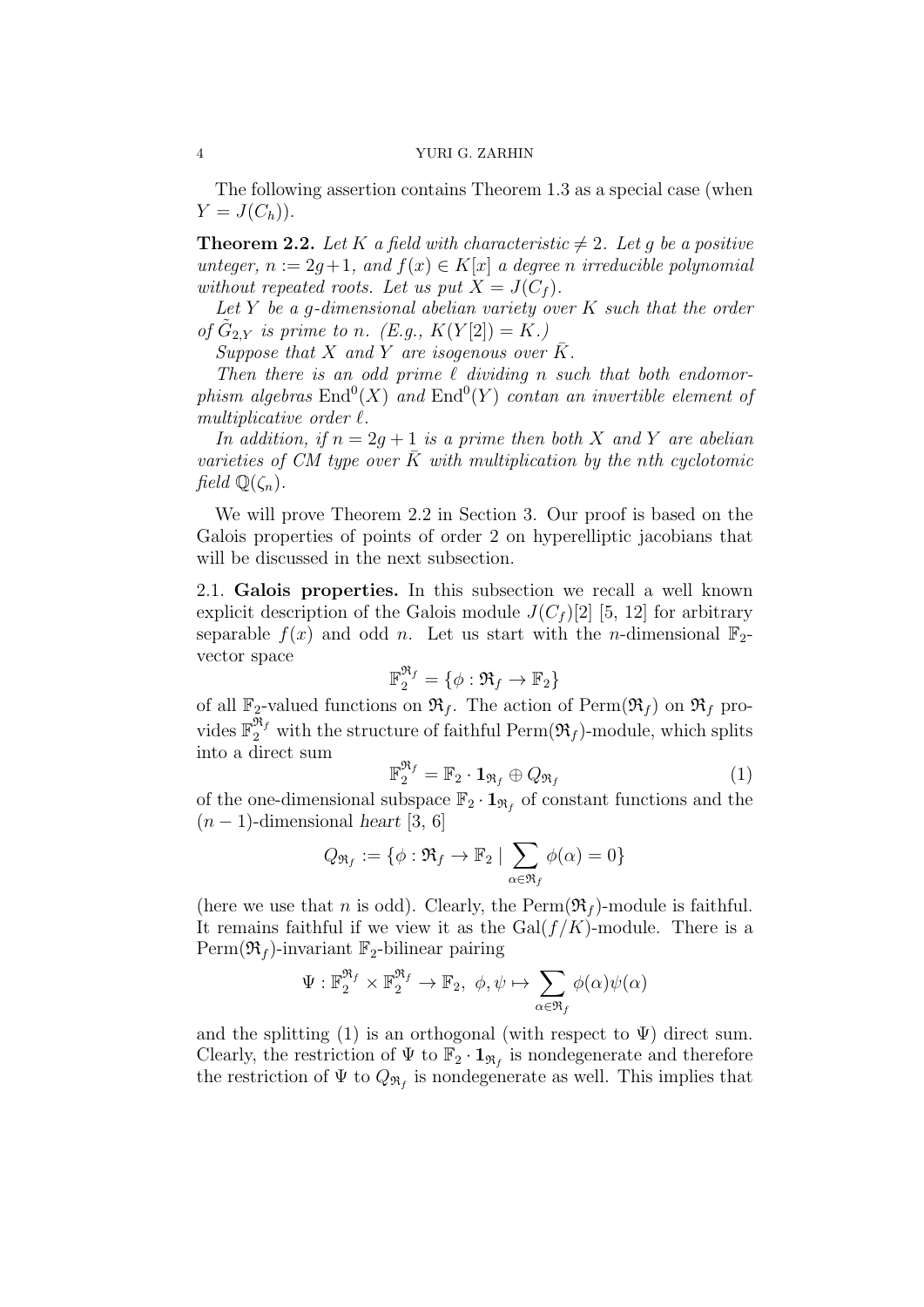the Gal $(f/K)$ -modules  $Q_{\mathfrak{R}_f}$  and its dual  $\text{Hom}_{\mathbb{F}_2}(Q_{\mathfrak{R}_f}, \mathbb{F}_2)$  are isomorphic.

The field inclusion  $K(\mathfrak{R}_f) \subset K_s$  induces the surjective continuous homomorphism

$$
Gal(K) = Gal(K_s/K) \rightarrow Gal(K(\mathfrak{R}_f)/K) = Gal(f/K),
$$

which gives rise to the natural structure of the Gal(K)-module on  $Q_{\Re_t}$ such that the image of  $Gal(K)$  in  $Aut_{\mathbb{F}_2}(Q_{\mathfrak{R}_f})$  coincides with

$$
\mathrm{Gal}(f/K)\subset \mathrm{Perm}(\mathfrak{R}_f)\hookrightarrow \mathrm{Aut}_{\mathbb{F}_2}(Q_{\mathfrak{R}_f}).
$$

This implies that the Galois modules  $Q_{\Re_f}$  and  $\text{Hom}_{\mathbb{F}_2}(Q_{\Re_f}, \mathbb{F}_2)$  are isomorphic.

It is well known (see, e.g., [5, 12]) that the  $Gal(K)$ -module  $J(C_f)[2]$ and  $Q_{\mathfrak{R}_f}$  are canonically isomorphic. This implies that the groups  $\tilde{G}_{2,J(C_f)}$  and  $Gal(f)$  are canonically isomorphic. It is also clear that  $K(\mathfrak{R}_f)$  coincides with  $K(J(C_f)[2])$ . We will need the following assertion.

**Lemma 2.3.** Suppose that  $f(x)$  is irreducible over K. Then:

- (i)  $Q_{\Re_f}$  does not contain nonzero Galois-invariants.
- (ii) Every Galois-invariant linear functional  $Q_{\mathfrak{R}_f} \to \mathbb{F}_2$  is zero.
- (iii) Let W be a  $\mathbb{F}_2$ -vector space provided with the trivial action of  $Gal(K)$ . Then every homomorphism of the Galois modules  $Q_{\Re_t} \to W$  is zero and every homomorphism of the Galois modules  $J(C_f)[2] \to W$  is zero as well.

Proof. Recall that the irreducibility means that the Galois group acts transitively on  $\mathfrak{R}_f$ . Let  $\phi \in Q_{\mathfrak{R}_f}$  be a Galois-invariant function on  $\mathfrak{R}_f$ . The transitivity implies that  $\phi$  is constant. If  $\phi$  is not (identically) zero then  $\phi(\alpha) = 1$  for all  $\alpha \in \mathfrak{R}_f$  and therefore (since  $\phi \in Q_{\mathfrak{R}_f}$ )

$$
0 = \sum_{\alpha \in \mathfrak{R}_f} \phi(\alpha) = n \cdot 1 = 1 \in \mathbb{F}_2,
$$

i.e.,  $0 = 1$ , which is absurd. The obtained contradiction proves that  $\phi \equiv 0$ . In order to prove the second assertion of Lemma, recall that the Galois modules  $Q_{\Re f}$  and  $\text{Hom}_{\mathbb{F}_2}(Q_{\Re f}, \mathbb{F}_2)$  are isomorphic. Now the second assertion of our Lemma follows from the already proven first one. On the other hand, the third assertion is an immmediate corollary of the second one: one has only to choose a basis of W and recall that the Galois modules  $Q_{\mathfrak{R}_f}$  and  $J(C_f)[2]$  are isomorphic.  $\Box$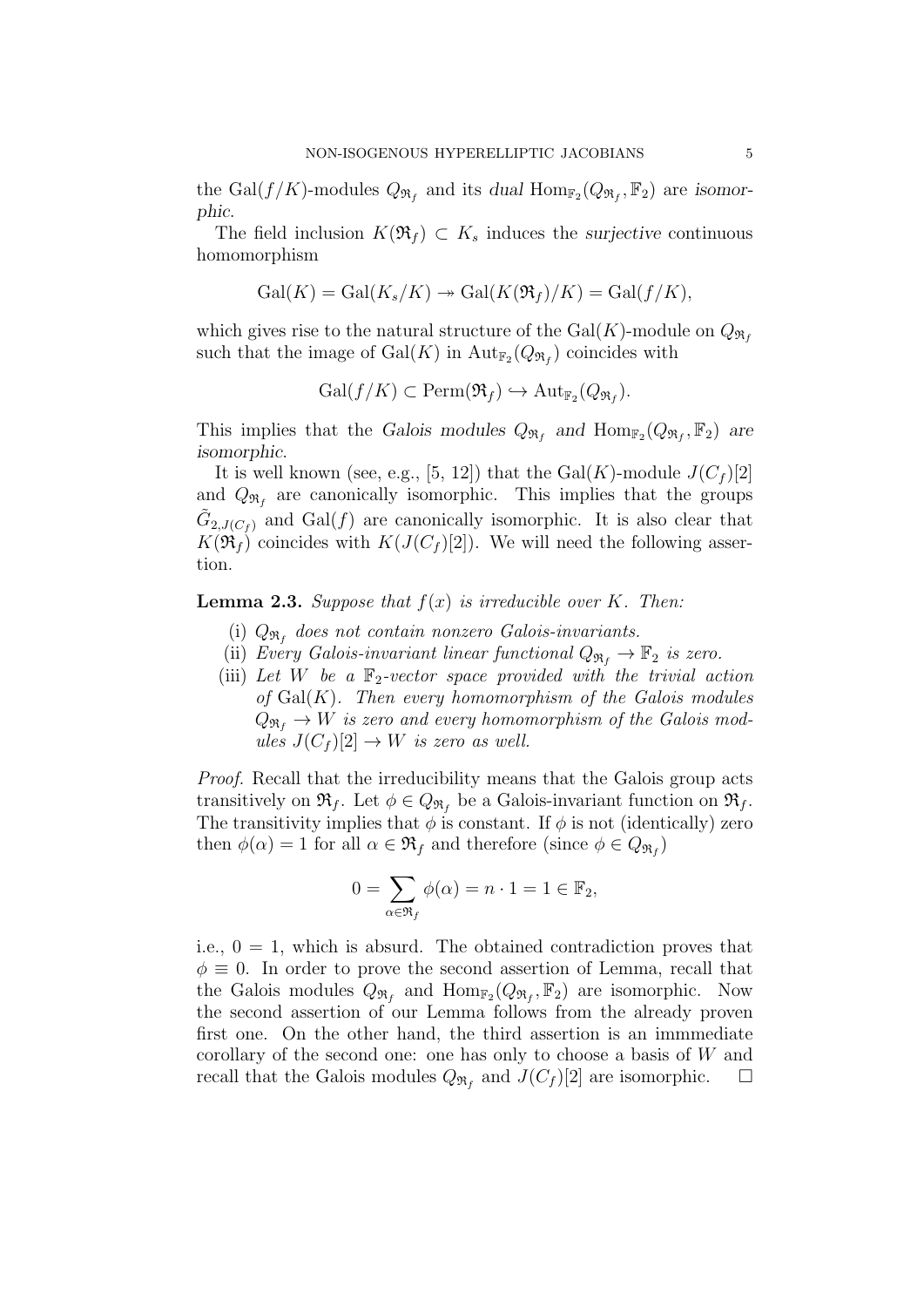#### 3. Isogenous hyperelliptic jacobians

We will deduce Theorem 2.2 from the following auxiliary statements.

**Lemma 3.1.** Let G be a transitive permutation group of a finite nonempty set  $\mathfrak{R}$ , and H a normal subgroup of G. Then the number of H-orbits in  $\Re$  divides both  $\#(\Re)$  and the index  $(G : H)$ . In particular, if  $\#(\Re)$ and  $(G : H)$  are relatively prime then H acts transitively on  $\mathfrak{R}$ .

**Lemma 3.2.** Let  $f(x)$  be a degree n irreducible polynomial over a field K and without repeated roots. Let  $K_1/K$  be a finite Galois extension of fields, whose degree is prime to n. Then  $f(x)$  remains irreducible over K. In particular, the order of Galois group  $Gal(f/K_1)$  is divisible by  $\overline{n}$ .

**Lemma 3.3.** Suppose that  $K = K(Y[4])$ . Then there is a nontrivial group homomorphism

$$
\chi: \text{Gal}(K(X[4])/K) \to \text{End}^0(Y)^*,
$$

whose image

 $\Gamma := \operatorname{Im}(\chi) \subset \operatorname{End}^0(Y)^*$ 

is a finite group that enjoys the following property.

The integers n and  $\#(\Gamma)$  are not relatively prime. In other words, there is an odd prime  $\ell$  that divides both n and  $\#(\Gamma)$ .

Proof of Theorem 2.2 (modulo Lemmas 3.2 and 3.3). The degree

 $[K(Y[4]:K] = [K(Y[4]):K(Y[2])] \cdot [K(Y[2]):K].$ 

We know that  $[K(Y[2]) : K] = \#(\tilde{G}_{2,Y})$  is prime to n. Thanks to Remark 2.1(i),  $[K(Y[4]) : K(Y[2])]$  is either 1 or a power of 2. This implies that the product  $[K(Y|4]) : K$  is also prime to the odd integer n. In light of Lemma 3.2,  $f(x)$  remains irreducible over the field  $K_1 =$  $K(Y[4])$ . Replacing K by  $K_1$ , we may assume that  $K = K(Y[4])$ .

By Lemma 3.3, there is a nontrivial finite subgroup  $\Gamma \subset \text{End}^0(Y)^*$ , whose order is divisible by a certain prime divisor  $\ell$  of n. Then H contains an element of order  $\ell$  that is an invertible element u in  $\text{End}^0(Y)$ of multiplicative order  $\ell$ . Hence, the Q-subalgebra  $\mathbb{Q}[u]$  of  $\text{End}^0(Y)$ generated by u is isomorphic to a quotient of the direct sum  $\mathbb{Q}\oplus\mathbb{Q}(\zeta_{\ell}).$ Since  $\ell$  is odd,  $\mathbb{Q}[u]$  is isomorphic either to  $\mathbb{Q}(\zeta_{\ell})$  or to  $\mathbb{Q} \oplus \mathbb{Q}(\zeta_{\ell})$ .

If *n* is a prime then  $\ell = n = 2q+1$  and the same arguments as in [15, Sect. 4, proof of Prop. 2.4] (based on [10, Ch. II, Prop. 1]) show that the Q-subalgebra  $\mathbb{Q}[u]$  of  $\text{End}^0(Y)$  is isomorphic to  $\mathbb{Q}(\zeta_n)$  and therefore  $Y$  (and also  $X$ ) is an abelian variety of CM type with multiplication by  $\mathbb{Q}(\zeta_n)$ .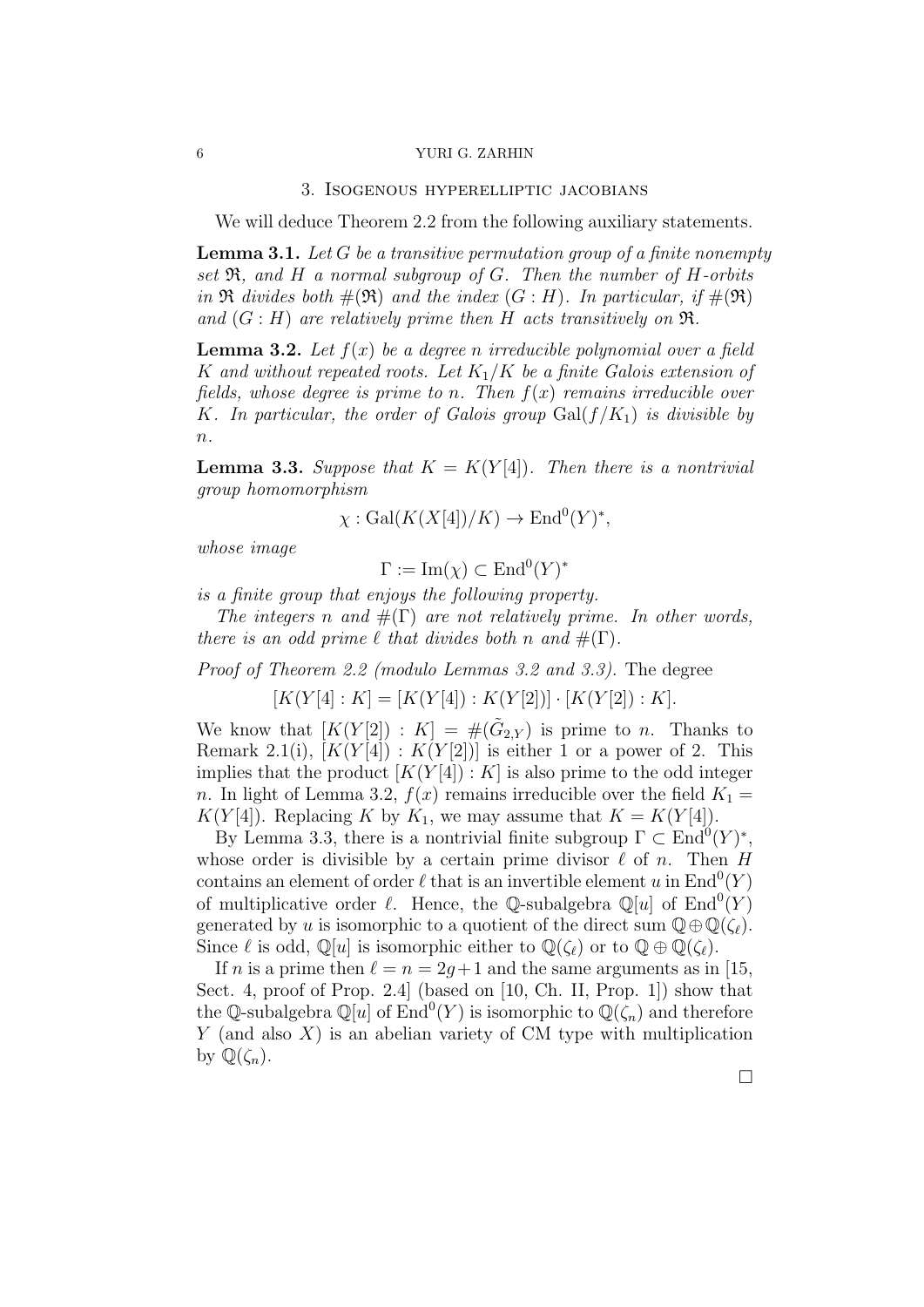Proof of Lemma 3.1. Let us put

$$
n = \#(\mathfrak{R}), \ h = (G : H).
$$

Since G acts transitively on the *n*-element set  $\mathfrak{R}$ , all the orbits of normal H have the same cardinality, say,  $r$  [8, Prop. 4.4 on p. 22]. This implies that  $m=n/r$  is the number of *H*-orbits in  $\Re$ . In particular, both *m* and r divide n.

Let  $B$  be an r-element orbit of  $H$  in  $\mathfrak{R}$ . Then  $B$  is a subset of imprimitivity for  $G$  [8, Proof of Prop. 4.4 on p. 22]. Let  $O$  be the the m-element set of H-orbits in  $\mathfrak{R}$ . Now the transitivity of the action of G on  $\Re$  and the normality of H implies that G acts transitively on O and this action factors through the transitive action of the quotient  $G/H$ on O. This implies that  $m = \#(O)$  divides  $\#(G/H) = (G : H) = h$ . So, m divides both n and h, which ends the proof.  $\Box$ 

*Proof of Lemma 3.2.* Since  $K_1/K$  is Galois, the group Gal $(f/K_1)$  is a normal subgroup of Gal $(f/K)$ , whose index h divides  $[K_1 : K]$  and therefore is also prime to n. It follows from Lemma 3.1 applied to

$$
\mathfrak{R} = \mathfrak{R}_f, \ G = \text{Gal}(f/K), \ H = \text{Gal}(f/K_1)
$$

that Gal $(f/K_1)$  acts transitively on  $\mathfrak{R}_f$ , i.e.,  $f(x)$  is irreducible over  $K_1$ .

Proof of Lemma 3.3. In light of the theorem of Silverberg (Remark  $2.1(ii)$ , all endomorphisms of Y are defined over K. Applying the theorem of Silverberg (see Remark 2.1(ii) above) to  $X \times Y$ , we conclude that all the homomorphisms from X to Y are defined over  $K(X[4])$ .

Let  $\mu: X \to Y$  be an isogeny. Dividing, if necessary,  $\mu$  by a suitable power of 2, we may and will assume that

$$
\mu(X[2]) \neq \{0\}.\tag{2}
$$

Let us put

$$
G_4 := \text{Gal}(K(X[4])/K), G = \text{Gal}(K(X[2])/K) = \text{Gal}(f/K)).
$$

We know that  $\mu$  is defined over  $K(X[4])$ . This allows us to define for each  $\sigma \in G_4$  the isogeny  $\sigma(\mu): X \to Y$ , which is the Galois-conjugate of  $\mu$  (recall that both X and Y are defined over K). Then the same construction as in [15, Sect. 4, proof of Prop. 2.4] allows us to define a map

$$
c: G_4 \to \text{End}^0(Y)^*, \ \sigma \mapsto c(\sigma)
$$

where  $c(\sigma)$  is determined by

$$
\sigma(\mu) = c(\sigma)\mu \,\forall \sigma \in G_4 = \text{Gal}(K(X[4])/K).
$$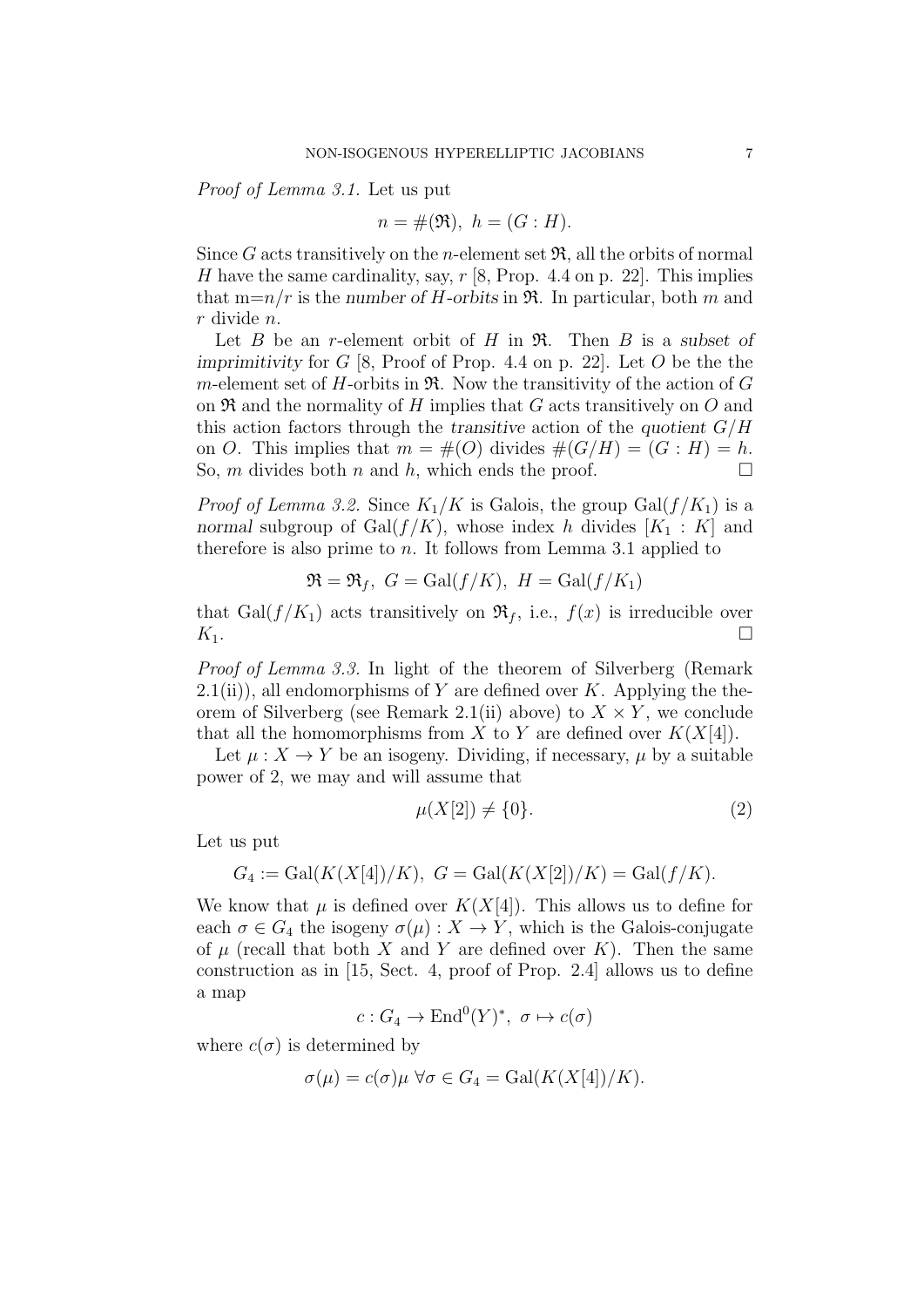We have for each  $\sigma, \tau \in G_4$ 

$$
c(\sigma\tau)\mu = \sigma\tau(\mu)) = \sigma(\tau(\mu)) = \sigma(c(\tau)\mu)) = c(\tau)\sigma(\mu) = c(\tau)c(\sigma)\mu
$$

(here we use that all elements of  $End(Y)$  are defined over K, i.e., are G-invariant) and therefore

$$
c(\sigma \tau) = c(\tau)c(\sigma) \,\forall \sigma, \tau \in G = \text{Gal}(K(X[4])/K).
$$

This means that the map

$$
\chi: G_4 = \text{Gal}(K(X[4])/K) \to \text{End}^0(Y)^*, \ \sigma \mapsto \chi(\sigma) = c(\sigma)^{-1}
$$

is a group homomorphism. Let  $\Gamma \subset \text{End}^0(Y)^*$  be the image of  $\chi$ , which is a finite subgroup of  $\text{End}^0(Y)^*$ . We need to check that there is a prime divisor  $\ell$  of n that divides  $\#(\Gamma)$ .

Let  $H_4$  be the kernel of  $\chi$ , i.e.,

$$
H_4 = \{ \sigma \in G_4 \mid \sigma(\mu) = \mu \}. \tag{3}
$$

By definition,  $H_4$  is a normal subgroup of  $G_4$ . Let H be the image of  $H_4$  under the surjective group homomorphism

$$
G_4 = \text{Gal}(K(X[4])/K) \rightarrow \text{Gal}(K(X[2])/K) = \text{Gal}(f/K) = G.
$$

The surjectiveness implies that  $H$  is a normal subgroup of  $G$  and the index  $(G : H)$  divides

$$
(G_4: H_4) = \#(\Gamma).
$$

In order to finish the proof, we need the following assertion that will be proven at the end of this section.

#### **Proposition 3.4.** The subgroup H of G is not transitive on  $\mathfrak{R}_f$ .

End of Proof of Lemma 3.3 (modulo Proposition 3.4) Combining Proposition 3.4 with Lemma 3.1, we conclude that  $(G : H)$  is not prime to n. Hence, there is a prime  $\ell$  that divides both  $(G : H)$  and n (recall that n is odd). Since  $(G : H)$  divides  $(G_4 : H_4)$ , we conclude thast  $\ell$  divides  $(G_4 : H_4) = \#(\Gamma)$ , which ends the proof.

□

*Proof of Proposition 3.4.* Suppose that H is transitive. Then  $f(x)$  remains irreducible over the (sub)field  $K(X[4])^H$  of H-invariants. Replacing K by its overfield  $K(X[4])^{H_4}$ , we may and will assume that

$$
H_4 = \text{Gal}(K(X[4])/K), H = \text{Gal}(K(X[2])/K) = \text{Gal}(f/K)).
$$

In particular,

$$
\sigma(\mu) = \mu \,\forall \sigma \in H = \text{Gal}(K(X[4])/K). \tag{4}
$$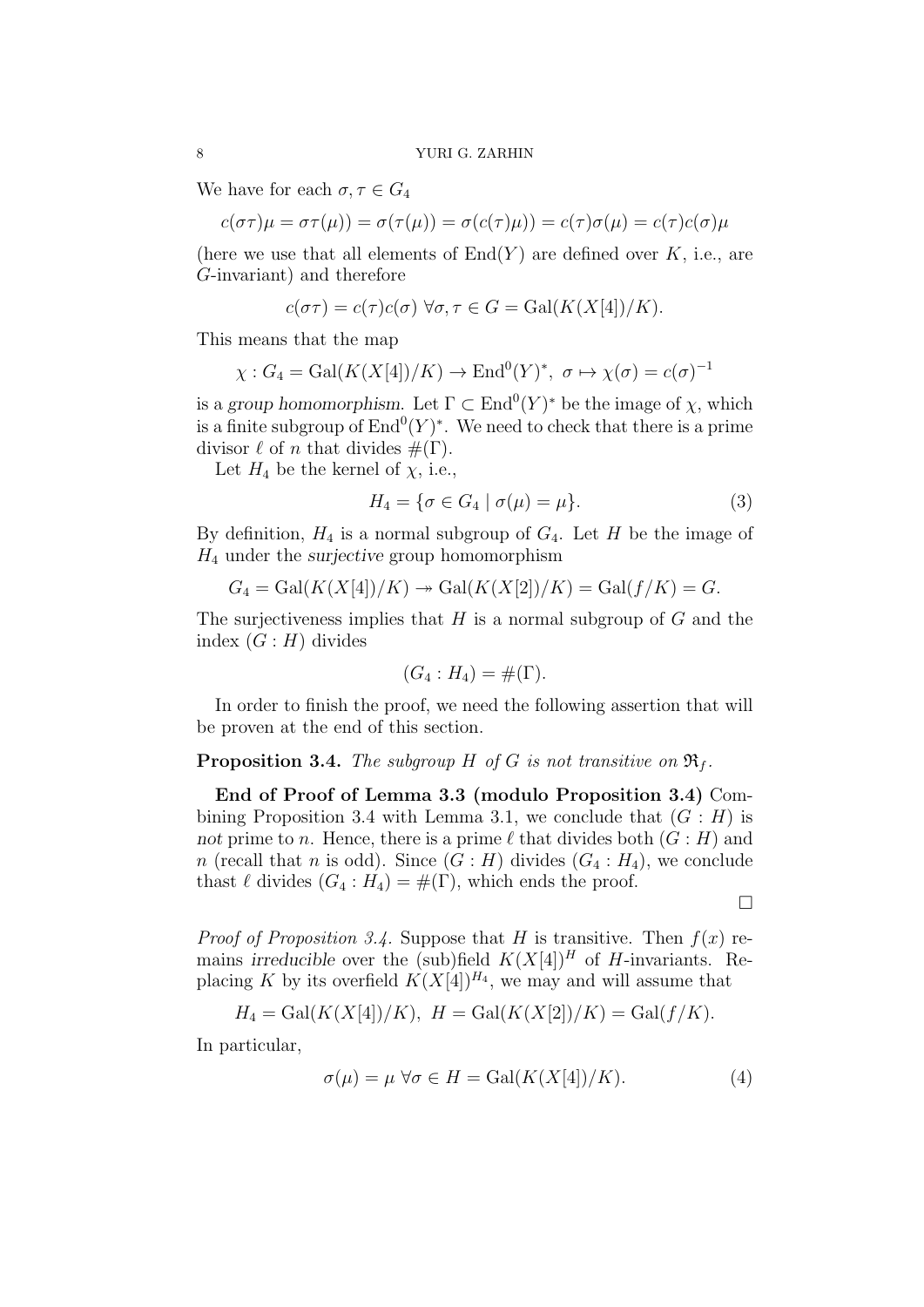Combining (2) with (4), we obtain that  $\mu$  induces a nonzero homomorphism of Galois modules

$$
X[2] \to Y[2].
$$

Notice that the Galois module  $Y[2]$  is trivial, because

$$
K \subset K(Y[2]) \subset K(Y[4]) = K,
$$

i.e.,  $K[Y[2]) = K$ . On the other hand, the irreducibility of  $f(x)$  over K implies (thanks to Lemma 2.3(iii)) that every homomorphism of the Galois module  $X[2]$  to the trivial Galois module  $Y[2]$  is zero. The obtained contradiction proves that H is not transitive.  $\Box$ 

#### 4. Proof of Theorem 1.1

So, *n* is an odd prime, both  $f(x)$  and  $h(x) \in K[x]$  are degree *n* polynomials without repeated roots,  $f(x)$  is irreducible and  $h(x)$  is reducible. Since *n* is a prime, the reducibility of  $h(x)$  implies that the order of  $Gal(h/K)$  is prime to n (see [15, Lemma 2.6]). This implies that if we put  $Y = J(C_h)$  then the group  $\tilde{G}_{2,Y} = \text{Gal}(h/K)$  has order that is prime to  $n$ . Now the desired result follows readily from Theorem 2.2.

#### **REFERENCES**

- [1] P. Goodman, Restrictions on endomorphism rings of jacobians and their minimal fields of definition. Trans. Amer. Math. Soc. 374 (2021), 4639–4654.
- [2] R. Guralnick and K.S. Kedlaya, Endomorphism fields of abelian varieties. Research in Number Theory 3 (2017), Paper No. 22, 10.
- [3] M. Klemm, Uber die Reduktion von Permutationsmoduln. Math. Z. 143 (1975), 113–117.
- [4] J.S. Milne, Abelian varieties, p. 103–150. In: Arithmetic Geometry (G. Cornell, J.H. Silverman, eds.), Springer-Verlag, New York, 1986.
- [5] Sh. Mori, The endomorphism rings of some abelian varieties. II, Japanese J. Math, 3 (1977), 105–109.
- [6] B. Mortimer, The modular permutation representations of the known doubly transitive groups. Proc. London Math. Soc.  $(3)$  41  $(1980)$ , 1–20.
- [7] D. Mumford, Abelian varieties, Second edition, Oxford University Press, London, 1974.
- [8] D.S. Passman, Permutation Groups. W.A. Benjamin, Inc., New York Amsterdam, 1968.
- [9] G. Rémond, Degré de définition des endomorphisms d'une variété abélienne. J. European Math. Soc. 22 (2020), 3059–3099.
- [10] G. Shimura, Abelian varieties with complex multiplication and modular functions. Princeton University Press, Princeton, NJ, 1998.
- [11] A. Silverberg, Fields of definitions for homomorphisms of abelian varieties. J. Pure Applied Algebra 77 (1992), 253–262.